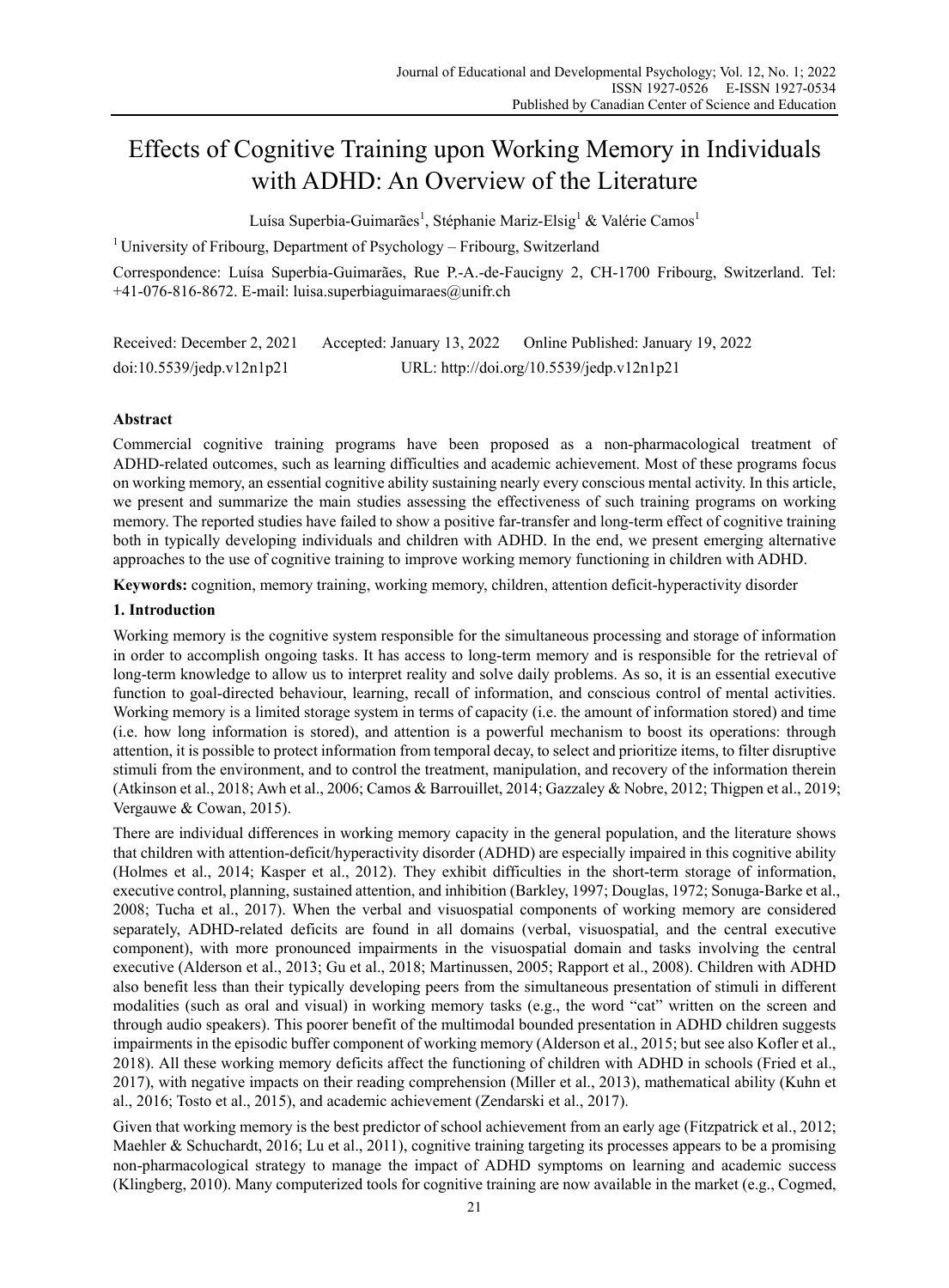Jungle Memory, Multiflex Braingame Brian, Cognifit, Happy Neuron); as so, many studies since the past decade have been dedicated to assessing their effectiveness in improving working memory's functioning. This article aims to present and summarize evidence on the impact of cognitive training of working memory as a non-pharmacological treatment of ADHD.

#### **2. What Is Cognitive Training?**

The aim of cognitive training is to enhance working memory capacities through repetition or explicit instruction of mnemonic strategies (Corbin & Camos, 2013). Training through repetition aims to enhance domain-general abilities after the repetition of a given activity (e.g., repeat the same activity every day), based on the possibility of generalization of skills to other cognitive domains such as fluid intelligence, reasoning, and executive control. On the other hand, training based on instructions will focus on teaching specific coding or maintenance strategies (e.g., phonological rehearsal, chunking).

Studies about the effects of cognitive training usually evaluate the short-term and long-term transfer of knowledge in a non-trained battery of tasks to assess generalization effects. If the battery of non-trained tasks is identical or very similar to the practised task, we consider that there is near-transfer of skills; if the task comprises identical elements but different characteristics (e.g., both tasks require memorizing word sequences, but one involves immediate recall and the other text comprehension), we consider that there is far-transfer of skills. For instance, after the training of visuospatial working memory in preschoolers using classical tasks such as the Corsi blocks and the dots matrix, near-transfer effects could be measured on these same tasks (or very similar ones), whereas far-transfer effects could be measured on numeracy skills, because these skills are well-known for relying on visuospatial working memory (e.g., coding numbers into spatial representations in a mental number line). The short-term transfer is assessed immediately after the training session, whereas the long-term transfer is assessed weeks or months after the training protocol. This procedure is applied both for near and far-transfer measures. The most important variable when appraising the effects of cognitive training is the far long-term transfer, as it reveals the generalization and the temporal permanence of the training effect.

#### **3. What do Studies on Cognitive Training Reveal?**

Studies in the past two decades have suggested that cognitive training can improve the working memory of children with ADHD (Holmes et al., 2009; Klingberg et al., 2005; Klingberg et al., 2002; van der Donk, 2015; van der Donk, 2017; see Klingberg, 2010 for a review). In general, those studies have found near-transfer effects by using computerized training batteries and/or subtests of neuropsychological batteries. For instance, Klingberg et al. (2002) applied a computerized battery of classical working memory tasks (the backwards digit span, a visuospatial span task, the letter span test, and a choice reaction time tasks) in seven children with ADHD (ages 7-15 years) and four typically developing adults, for 25 minutes a day for 24 days. The authors advocate that the training program significantly improved the working memory capacity of both children with ADHD and adults, by increasing the number of items they can store. The tasks used in this training program were equivalent to the ones used in the test-retest sessions (e.g., a Corsi blocks task similar to the computerized visuospatial span task). In a different study, Wiest et al. (2020) compared pre- and post-test measures of working memory (using the visual and auditory subtests of the WRAML2 battery) of nine children who performed a computerized cognitive training program and eight children in a control condition (mean age = 11.35 years). All children were enrolled in a private school for students with learning needs and the authors did not report their diagnosis. Children in the training condition took 20 hours (distributed in 4 weeks, daily during school hours) of the *Captain's log* training program, whereas the control group did a silent reading for the same period outside the classroom. The authors found statistically significant training effects for auditory ( $p < 0.05$ ), but not for visual working memory. The effect size (Note 1) of the training condition upon auditory working memory scores was  $\eta^2 = 0.22$ .

However promising those results are, the studies cited above present methodological limitations, such as small sample sizes and the absence of a matched control group without ADHD or specific learning needs in their intervention program. This makes the results dubious about the near-transfer effects of the training on ADHD-specific deficits in working memory. Moreover, these studies found no evidence of far-transfer effects on broader constructs such as IQ, academic performance, behaviour in the classroom, and quality of life (Holmes et al., 2009; van der Donk et al., 2015; van der Donk et al., 2017).

The generalization of trained working memory skills in children with ADHD is limited even when the post-test measures are intimately correlated with the target of the training program. In one study (M.R. Jones et al., 2020), children with ADHD (aged between 7 and 14) were trained in a spatial n-back task, and the short and long-term (3-month delay) near- and far-transfer measures were compared to those of participants in an active control group. The spatial n-back task consisted in increasingly long series of spatial locations appearing on the screen, and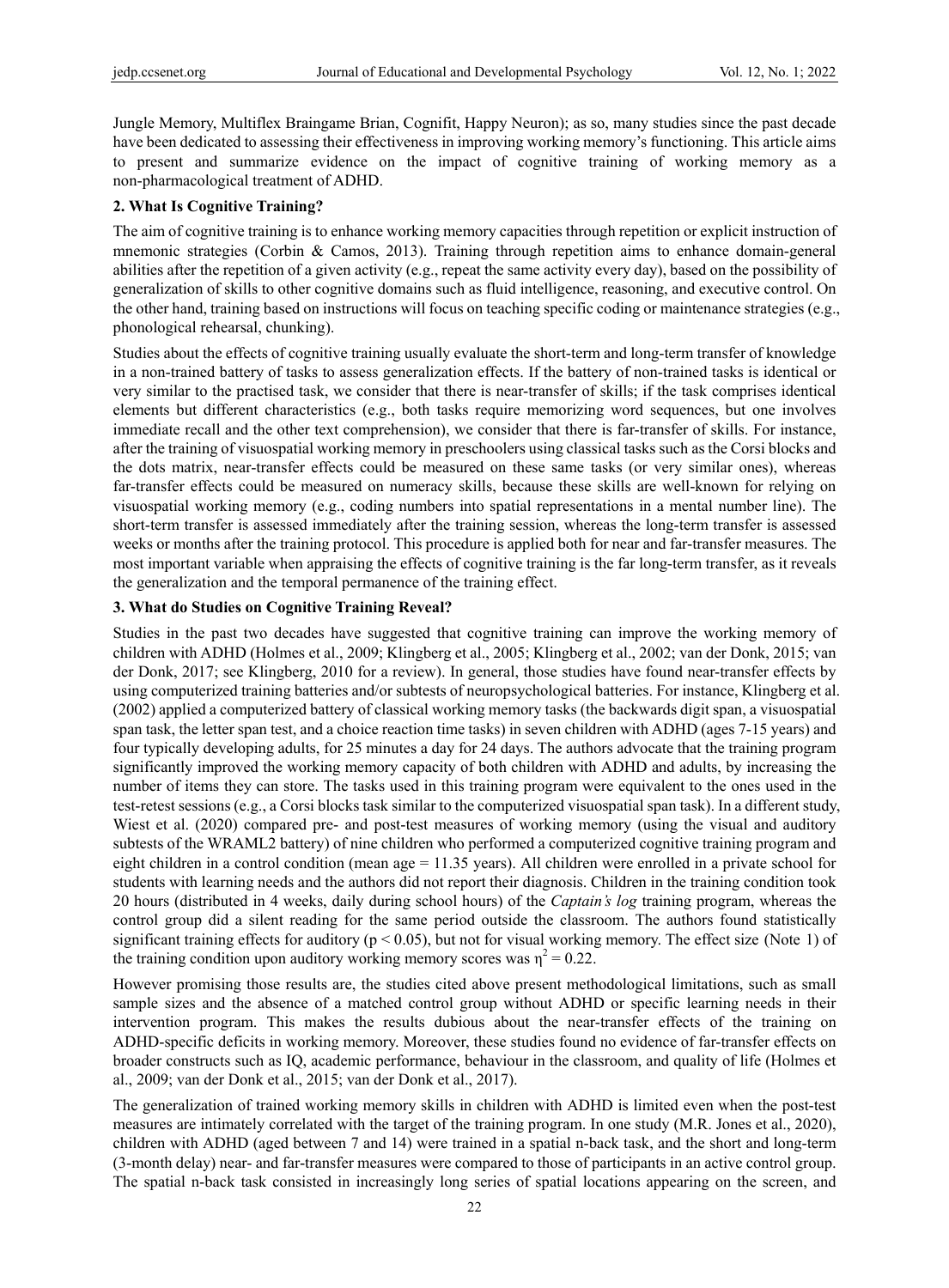participants have to recognize the *n*<sup>th</sup> location before the last one presented (e.g., in a 1-back trial, participants should answer whether the probed location corresponded to the penultimate item of the series). The active control group took part in a computer game of "questions and answers" on vocabulary and general knowledge. The training program had 20 daily sessions of about 15 minutes. The authors assessed the near-transfer effect with an object n-back task, participants memorizing series of objects instead of the locations in the trained task. The far-transfer effect was assessed by a composite score of verbal working memory tasks and a continuous performance test (CPT), which taps sustained attention and inhibitory control. Bayesian analysis revealed no evidence of a short-term far-transfer effect upon the verbal working memory score  $(BF = 0.61)$ , and moderate evidence of a short-term far-transfer upon the CPT score ( $BF = 3.73$ ). Regarding long-term transfer effects, the evidence was null or anecdotal for all the measures taken three months after the intervention. The only strong evidence of training effects was in short-term near-transfer ( $BF = 29.50$ ), as measured by the object n-back task. We would like to highlight the fact that the trained spatial n-back and the object n-back in post-test were extremely similar in terms of task requirements (i.e, both requiring the updating of mental representations and the inhibition of competing items whilst responding, and both tasks tapping the visuospatial component of working memory). Even so, the near-transfer effects as measured by the object n-back did not last in the delayed post-test  $(BF = 1.74)$ .

Some authors suggest cognitive training as an addition to treatment with psychostimulant medication (e.g., Muris et al., 2018). When combined with psychostimulant medication, cognitive training also did not improve behavioural (based on parents and teachers' ratings of inattentive symptoms) and neurocognitive (working memory, sustained attention, inhibitory control) outcomes in a randomized trial conducted by Oliveira Rosa et al. (2021). These authors compared two groups of children diagnosed with ADHD (aged between 6 and 13) under pharmacological treatment and presenting residual symptoms. Participants were assigned either to a cognitive training condition (4 hours/week for 12 weeks) or a non-active control condition. In this study, there was no evidence of improvements in the cognitive training condition compared to the psychostimulant-only condition in all measured outcomes.

The absence of far-transfer effects after cognitive training of working memory is not exclusive to the population of children with ADHD. Jones et al., (J. S. Jones et al., 2020) conducted a well-controlled randomized trial with a sample of 95 typically developing children (aged 9 to 14) to compare the effectiveness of a commercial program of cognitive training (*Cogmed*), a combination of cognitive training and metacognitive strategy training (*MetaCogmed*), and a control condition with no intervention. In the *MetaCogmed* group, participants received a workbook with reflection exercises on planning, monitoring, evaluation, self-motivation and refocus. They were prompted to remember how to plan, monitor and evaluate while doing the *Cogmed* training, but no task-specific strategies instructions were given. To control for expectancy effects and motivation effects driven by the adaptive nature of *Cogmed* (i.e., the tasks getting increasingly harder during the training) and the content of the metacognition workbook, the control group took part in sessions of a visual search training program and received a placebo workbook. The authors found evidence ( $p < 0.05$ , no effect size reported) of a near-transfer effect to working memory scores in a neuropsychological battery (the Automated Working Memory Test Battery - AWMA) to both in the *Cogmed*-only and *MetaCogmed* groups compared to the controls. Regarding far-transfer effects, they found evidence of transfer to mathematical reasoning both in the *Cogmed*-only and *MetaCogmed* group compared to the controls (all  $p < 0.05$ ), but this effect did not last three months after the intervention. No far-transfer of skills to reading comprehension occurred in any training groups.

 Meta-analyses of studies with the general population (all ages included) showed evidence of near-transfer for both visuospatial and verbal domains of working memory, but inconsistent measures of long-term far-transfer irrespective to the domain (Melby-Lervåg & Hulme, 2013; Melby-Lervåg et al., 2016; Schwaighofer et al., 2015). Also, they found no evidence of generalization of working memory training upon reading and mathematical tasks and, critically, they revealed that long-term far-transfer does not occur in the general population (Melby-Lervåg & Hulme, 2013; Melby-Lervåg et al., 2016; Schwaighofer et al., 2015). The effect size of far-transfers ranges from g (Note 2) =  $0.8$  to g =  $0.16$ , and are strongly modulated by specificities of the training protocol (e.g., the duration of training sessions and supervision during the training, Schwaighoefer et al., 2015), and by confounding effects in the control group (e.g., unexpected decrease in performance in pre and post-test measures for the control, Melby-Lervåg et al., 2016).

These results from the general population were replicated by a meta-analysis targeting studies about the effects of cognitive training upon academic skills (e.g., mathematics, literacy, fluid intelligence) in typically developing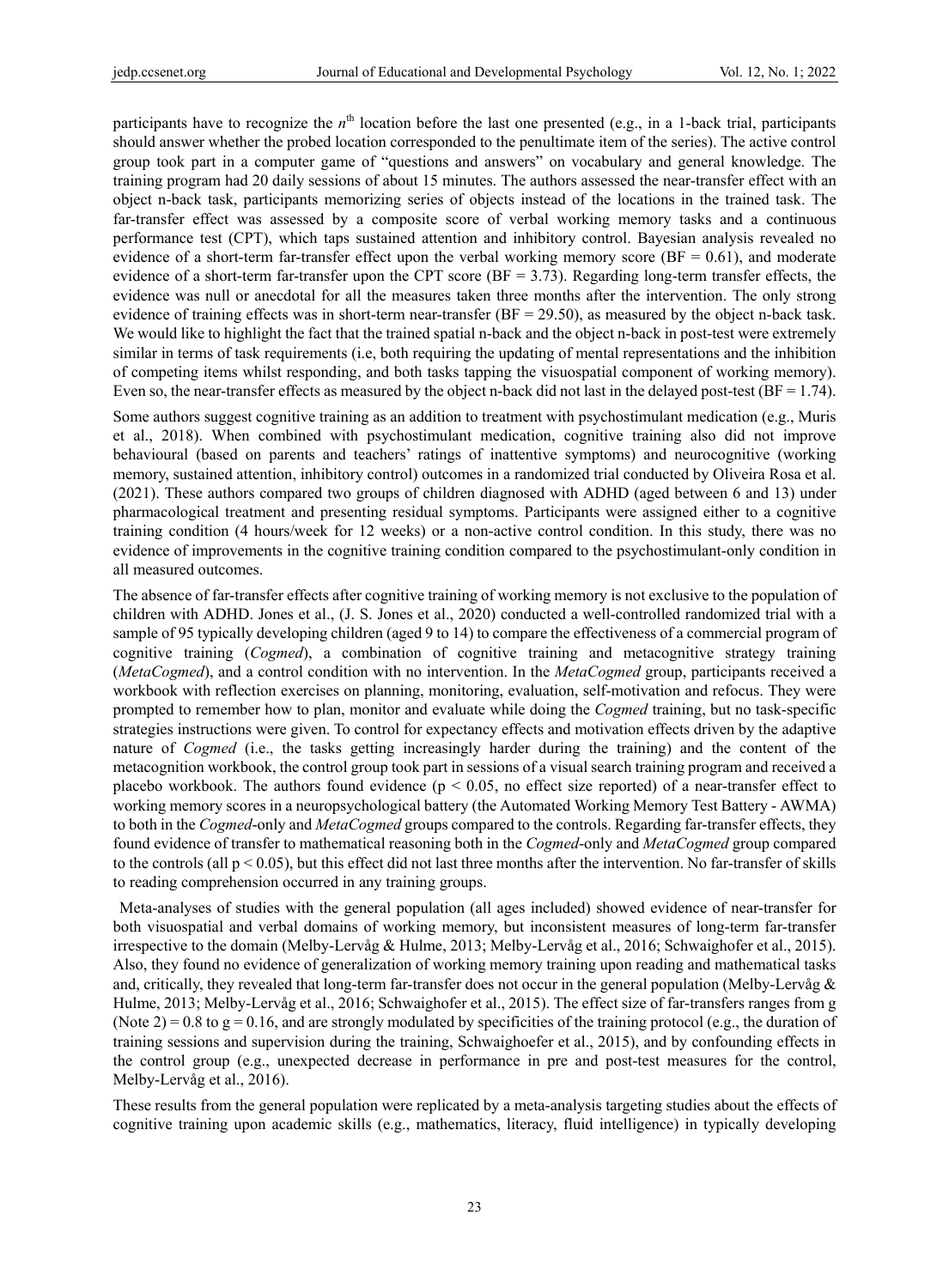children and adolescents (3 to 16 years) (Sala & Gobbet, 2017). The authors found effect sizes of  $g = 0.46^1$  for near-transfer in tasks strictly involving working memory; these transfer effects were modulated by age in short-term measures and persisted in the long-term, which may also reflect maturational effects during development. Nonetheless, the effect size for far-transfer in broader academic skills was  $g = 0.12$  and this result was strongly influenced by the quality of the design of the studies included in the analysis. The authors conclude that working memory training is ineffective in enhancing typically developing children's academic skills and that far-transfer rarely occurs; when it does, its effects are minimal.

Scionti et al. (2020) present more optimistic results in a meta-analysis of 32 studies on cognitive training of executive functions (including, but not exclusive to, working memory) in preschoolers. Their meta-analysis gathered more than 2,000 children aged from 3 to 6, and the studies included typically developing children and children at developmental risk. The authors report results irrespective of the executive function targeted by the intervention, but they are nonetheless worthwhile for this article, because working memory is closely correlated to other executive functions (Diamond, 2013; McCabe et al., 2010; Nweze & Nwani, 2020). First, they found significant overall effect sizes ranging from  $g = 0.34$  to  $g = 0.05$ , with significant heterogeneity among the studies. Second, both near- and far-transfer (Note 3) were significant, with no significant difference between the magnitude of the effect sizes ( $g = 0.35$  and 0.31 for near- and far-transfer, respectively). Third, they found no evidence of transfer effects to broader abilities relying on executive functions (e.g., early numeracy and literacy) and behavioural outcomes (e.g., parents and teacher's ratings of social skills, inattention, hyperactivity). Finally, two variables related to the type of training modulated the outcome measures: effects of group training ( $g = 0.44$ ) were twice as large as those of individual training sessions ( $g = 0.21$ ) and effects of non-computerized training ( $g =$ 0.37) were greater than those of computerized programs  $(g = 0.28)$ . The authors did not present, however, data about short-term and long-term transfer effects. In sum, the results suggest that cognitive training of executive functions can be beneficial to preschoolers with regards to transferring trained skills to simple tasks requiring executive functions, but not to broader abilities; and those preschoolers especially benefit from off-screen, group training programs of executive functions.

Regarding children with atypical development, Peijnenborgh and colleagues (2016) present more promising results regarding the effects of cognitive training in children with learning disabilities (LDs). They carried out a meta-analysis of 13 studies, the majority of which was composed of samples of children with ADHD (10 out of 13 studies included exclusively ADHD children; the remaining studies included both ADHD and children with non-specified LDs). In near-transfer measures, the authors reported significant moderate effect sizes for verbal and visuospatial working memory both in short-term and long-term post-test conditions ( $g = 0.64$  for verbal, short-term;  $g = 0.63$  for visuospatial, short-term;  $g = 0.54$  for verbal, long-term;  $g = 0.39$  for visuospatial, long-term). Age was a moderator variable in the verbal domain, with older children (above 10 years) benefitting more from cognitive training. In the visuospatial domain, the effect sizes were particularly sensitive to the type of cognitive training program. The immediate effects of cognitive training in near-transfer measures persisted in the long-term, including the moderator effect of age - again reflecting maturational effects in WM development. For the far-transfer measures, the authors reported significant effects of training only upon reading, and this beneficial effect persisted in long-term ( $g = 0.48$  for word decoding measures and  $g = 1.47$  for the broader category "verbal" ability", which clusters performance in verbal IQ tests from different neuropsychological test batteries).

However, as optimistic as the results above may seem, they were not replicated by a more complete meta-analysis including 15 studies exclusively with individuals with ADHD (Cortese et al., 2015). The authors controlled for reports about the level of ADHD symptoms according to the type of informant (proximal or blinded rater) as well as the type of measurements of executive functions (parent ratings or laboratory tests). Proximal raters were people closely related to the study participants (e.g., parents, teachers) who followed the training sessions. Blinded raters, in their turn, were experimenters who had no previous relationship with the participants and did not follow the training sessions. The only significant differences between control and training groups were reported by proximal raters in the total scores of ADHD symptoms (pooled standardized mean differences, SMD = 0.37) and in inattention scores (SMD =  $0.47$ ). Nonetheless, there was a substantial decrement in these differences when the outcomes were measured by raters blinded about the training situation, with an  $SMD = 0.20$  for total ADHD symptoms and SMD = 0.32 for inattentive symptoms. These training effects upon symptoms did not persist in the long term. As for the near-transfer effects of training upon working memory, the authors found significant differences ranging from  $SMD = 0.47$  to  $SMD = 0.58$  in the verbal and visuospatial domains, which reproduces the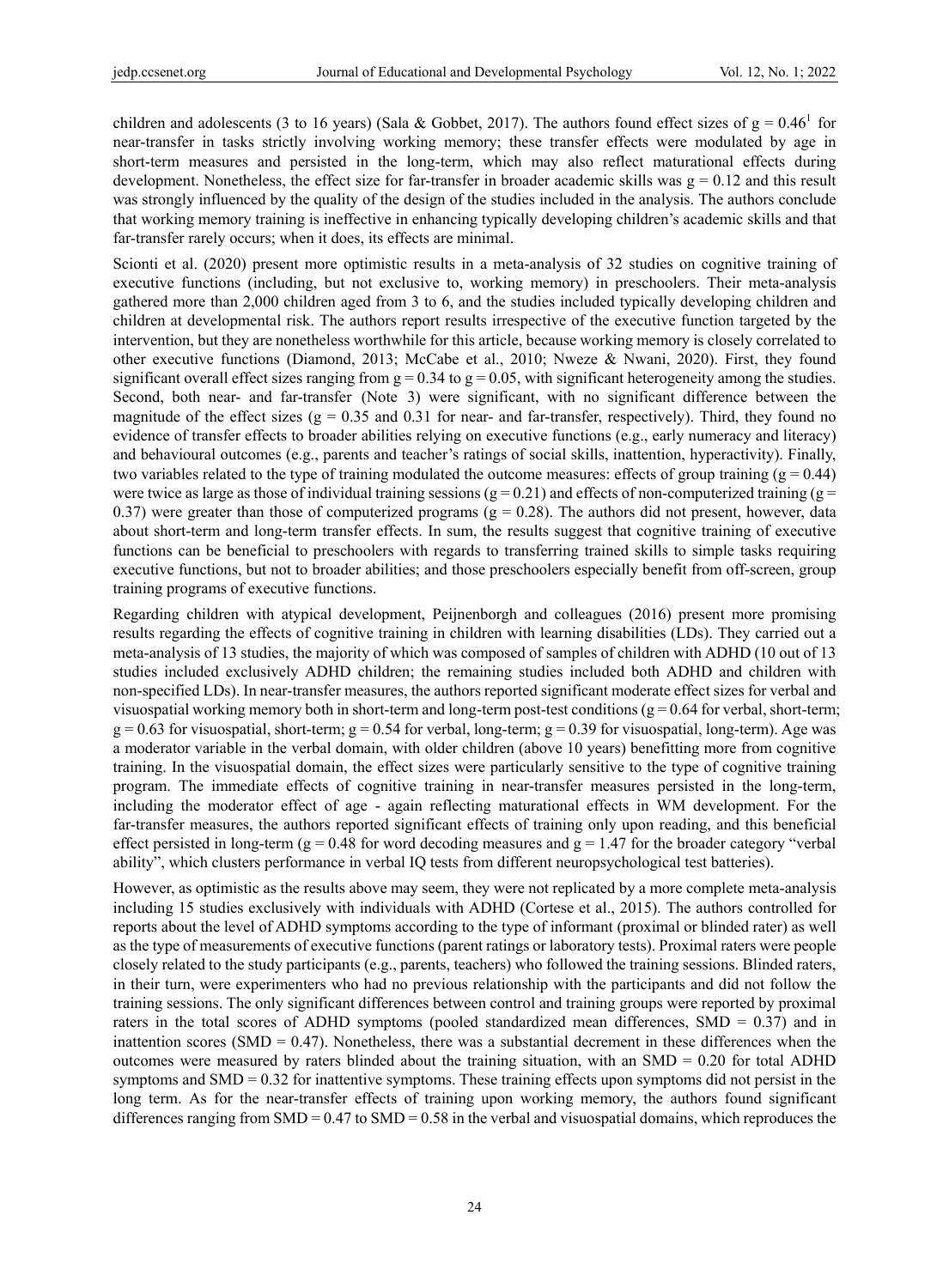patterns found in the general population and in typically developing children. Regarding the far-transfer effects, the authors did not find any statistically significant differences in control and training groups, irrespective of the outcome measured: overall, cognitive training did not yield any benefit in measures of inattention, inhibition, reading, or arithmetic. These results are aligned with recent meta-analyses in which the effects of far-transfer were near-zero or null (Aksayli et al., 2019; Sala et al., 2019).

To conclude, a recent meta-analytical review of non-pharmacological interventions in ADHD has shown that cognitive training is the least effective intervention in terms of improving executive functions, including working memory (Lambez et al., 2020). The review included 19 studies evaluating the effectiveness of cognitive behavioural therapy (CBT), cognitive training, neurofeedback, and physical exercise upon measures of working memory, attention, inhibition, flexibility, and higher executive functions. Physical exercise was the most effective intervention, with a mean effect size of  $d = 0.93$  (which is a large effect), followed by CBT ( $d = 0.7$ , medium effect), neurofeedback ( $d = 0.61$ , medium effect), and finally cognitive training ( $d = 0.45$ , small effect). Among the executive functions evaluated, working memory ( $d = 0.4$ , small effect) and attention were the least affected by the interventions ( $d = 0.41$ , small effect); for inhibition ( $d = 0.69$ ) and flexibility ( $d = 0.6$ ), effects were moderate.

#### **4. Conclusion and Recommendations**

As presented above, long-term far-transfer measures are the ultimate variables attesting to the effects of a cognitive training program. Studies failed to provide evidence supporting long-lasting and generalized effects of cognitive training upon working memory abilities, both in typically developing and ADHD populations. More critically, Lambez et al. (2020) showed in a meta-analytical review that working memory and attention are the executive functions least affected by non-pharmacological interventions in ADHD children, and that cognitive training is the least effective intervention to improve executive functions in general. In view of these results, new approaches emerge as alternatives to the use of cognitive training programs for children with ADHD, such as the use of metacognition strategies (Capodieci et al., 2019; Partanen et al., 2015) and coaching sessions (Nelwan et al., 2018). These approaches point towards the use of more adaptive teaching strategies that can be adapted and personalized to suit ADHD children's needs (e.g., adjustments of support materials, task goals, and planning agenda), and promote their abilities to plan, monitor, self-assess and self-motivate whilst performing tasks.

Specifically on the relation of metacognition and working memory, Forsberg et al. (2021) showed that younger children poorly estimate their working memory performance, although they become increasingly better at doing it with age. In this study, these authors asked typically developing children of different ages (9 to 13) and adults to judge their own accuracy in a working memory recognition test (i.e., memorize an array of objects and recognize a probe item as part of the array). Interestingly, the accuracy of one's meta-judgement was associated with better working memory performance in older age groups, and only adults were capable to refine their meta-judgements in the course of the task. These results suggest that meta-working memory is a skill that develops during childhood, following the developmental trend of working memory itself, and is not prone to rapid tuning until adulthood. We believe this is an interesting avenue for future research on metacognitive training and working memory.

Albeit not directly targeting working memory or children with ADHD, recent studies have reported positive results of metacognition training programs to improve mathematical skills in school-aged children with dyscalculia (Lucangeli et al., 2021) and in typically developing children (Fyfe et al., 2021). As for children with other special education needs, one study suggests that training a child's metacognition via dialogue groups in the classroom can improve their performance in working memory tasks to a better extent than simply practising the tasks via a computerized training battery (Partanen et al., 2015). Results have been proved promising so far, yet more research is needed.

Because metacognitive strategies can be adapted to a plethora of class activities and academic skills, we consider that teachers' pre- and in-service training could emphasize the use of these strategies with pupils instead of specific working memory training programs or software. Actions such as explaining the goal of a task and its steps and components before task completion allow children to anticipate their strategies. After task completion, promoting group reflections on the use of strategies ("What strategy did you use?", "What one was the most useful?"), allowing for self-assessment ("How well do you think you did it?"), and giving feedback on performance and strategy choice can enrich a child's capacity to self-monitor her performance (Capodieci et al., 2019). Training school-age children (aged 9-10) with ADHD to use mind maps has also been proved useful to improve their ability to inhibit distractors during mental calculations in a standardized test (the Loud Subtraction 7 test), compared to participants who were trained in sketch noting and controls (Kajka & Kulic, 2021). Because mind maps require a child to elaborate concepts and create hierarchical mental structures before putting their ideas into paper, they recruit much more top-down control (which is also involved in inhibition) than the free sketch noting strategy.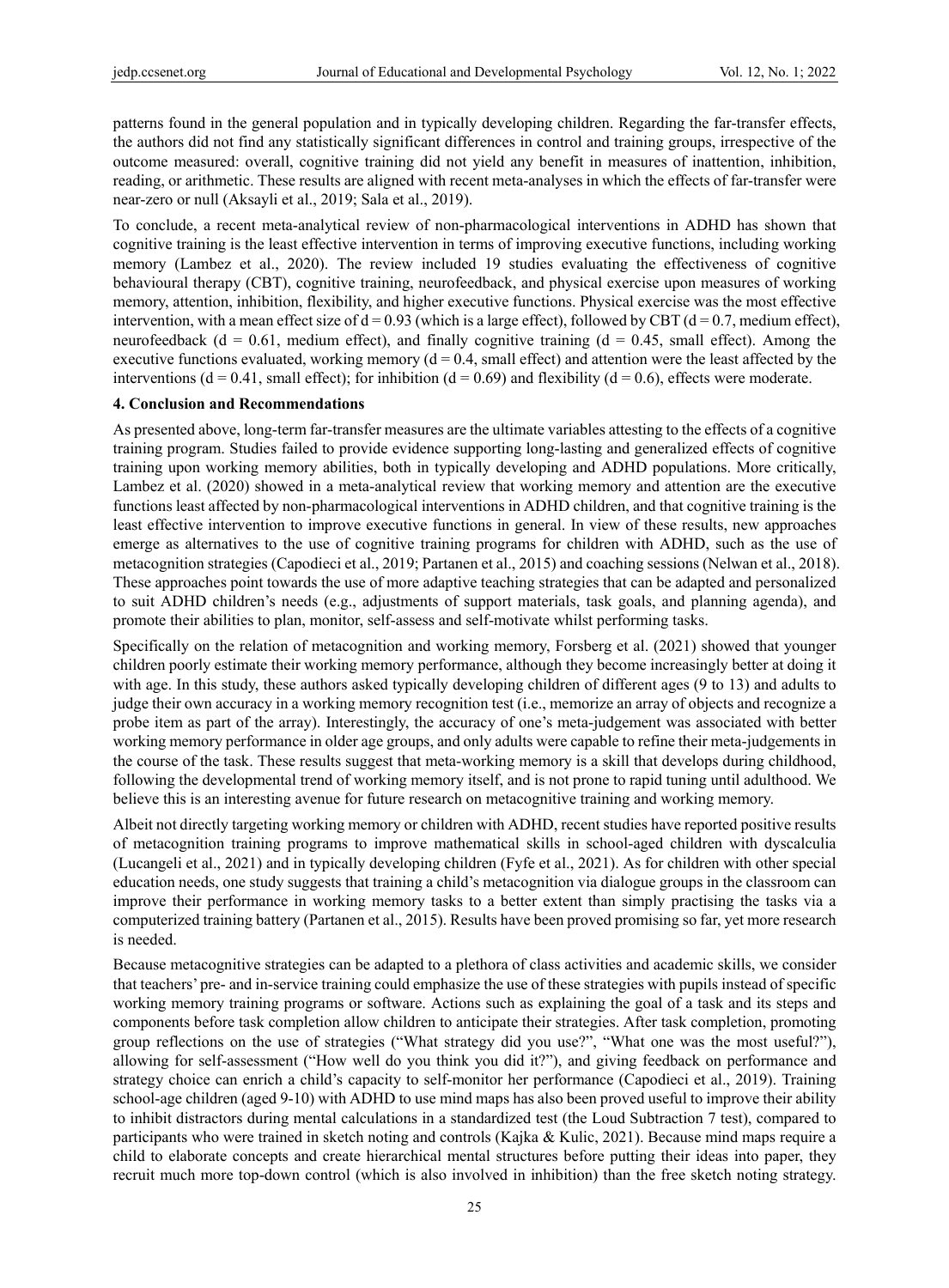Perhaps most teachers know and use these strategies intuitively in the classroom, without knowing the psychological underpinnings behind them. Educating teachers about the executive functions that drive child development and sustain academic skills can be greatly beneficial, as teachers would gain explicit knowledge on these functions, which would help them designing metacognitive activities tailored to their students' learning needs. These teaching strategies are essential to prepare students for the societal changes propelled by the fourth industrial revolution (automatization, data science, artificial intelligence): more than never, children must be educated to be active learners, and formal education increasingly focuses on transferable skills rather than academic content.

To conclude, considering the scarcity of evidence of long-term and far-transfer of working memory abilities after cognitive training programs, formally introducing them as part of schools' curriculum is not recommended either for typically developing children or children with specific educational needs such as ADHD. More than three decades ago, in a time when training programs were not yet computerized, Abikoff (1985, 1991) defended that cognitive training should not be considered as an alternative to psychostimulants to treat ADHD. While summarizing the evidence produced during the decades that preceded his publications (i.e., since the '70s), he already pointed to the failure in promoting self-regulation skills that could transfer to broader domains. The creation of computerized programs led to a change in the format of the training, using computers instead of paper-and-pencil task. However, this did not change the outputs. As presented in this article, conclusion on the effects of training remains rather similar. In fact, we now have even more evidence that cognitive training (at least of working memory and other executive functions) does not promote lasting transferable benefits. This urges the scientific community to change their research programs towards novel strategies of improving ADHD-related educational deficits. Future research should focus on better understanding the cognitive functioning of children with ADHD to offer them specific education – certainly a challenge to be achieved.

#### **Acknowledgements**

The authors acknowledge the Swiss Confederation Excellence Scholarship for Foreign Scholars Program (The State Secretariat for Education, Research and Innovation – Swiss Government), for the grant awarded to the first author (grant number: 2019.0152).

#### **Disclosure**

The authors have no conflict of interest to disclose.

#### **References**

- Abikoff, H. (1985). Efficacy of cognitive training interventions in hyperactive children: A critical review. *Clinical Psychology Review*, *5*(5), 479-512. https://doi.org/10.1016/0272-7358(85)90005-4
- Abikoff, H. (1991). Cognitive training in ADHD children: Less to it than meets the eye. *Journal of learning Disabilities*, *24*(4), 205-209. https://doi.org/10.1177/002221949102400404
- Aksayli, N. D., Sala, G., & Gobet, F. (2019). The cognitive and academic benefits of Cogmed: A meta-analysis. *Educational Research Review*, *27*, 229-243. https://doi.org/10.1016/j.edurev.2019.04.003
- Alderson, R. M., Kasper, L. J., Hudec, K. L., & Patros, C. H. G. (2013). Attention-deficit/hyperactivity disorder (ADHD) and working memory in adults: A meta-analytic review. *Neuropsychology*, *27*(3), 287-302. https://doi.org/10.1037/a0032371
- Alderson, R. M., Kasper, L. J., Patros, C. H. G., Hudec, K. L., Tarle, S. J., & Lea, S. E. (2015). Working memory deficits in boys with attention deficit/hyperactivity disorder (ADHD): An examination of orthographic coding and episodic buffer processes. *Child Neuropsychology*, *21*(4), 509-530. https://doi.org/10.1080/09297049.2014.917618
- Atkinson, A. L., Berry, E., Waterman, A. H., Baddeley, A. D., Hitch, G. J., & Allen, R. J. (2018). Are there multiple ways to direct attention in working memory? *Annals of the New York Academy of Sciences*, *1424*(1), 115-126. https://doi.org/10.1111/nyas.13634
- Awh, E., Vogel, E. K., & Oh, S. H. (2006). Interactions between attention and working memory. *Neuroscience*, *139*(1), 201-208. https://doi.org/10.1016/j.neuroscience.2005.08.023
- Barkley, R. A. (1997). Behavioral inhibition, sustained attention, and executive functions: Constructing a unifying theory of ADHD. *Psychological Bulletin*, *121*(1), 65-94. https://doi.org/10.1037/0033-2909.121.1.65
- Camos, V., & Barrouillet, P. (2014). Attentional and non-attentional systems in the maintenance of verbal information in working memory: the executive and phonological loops. *Frontiers in human neuroscience*, *8*,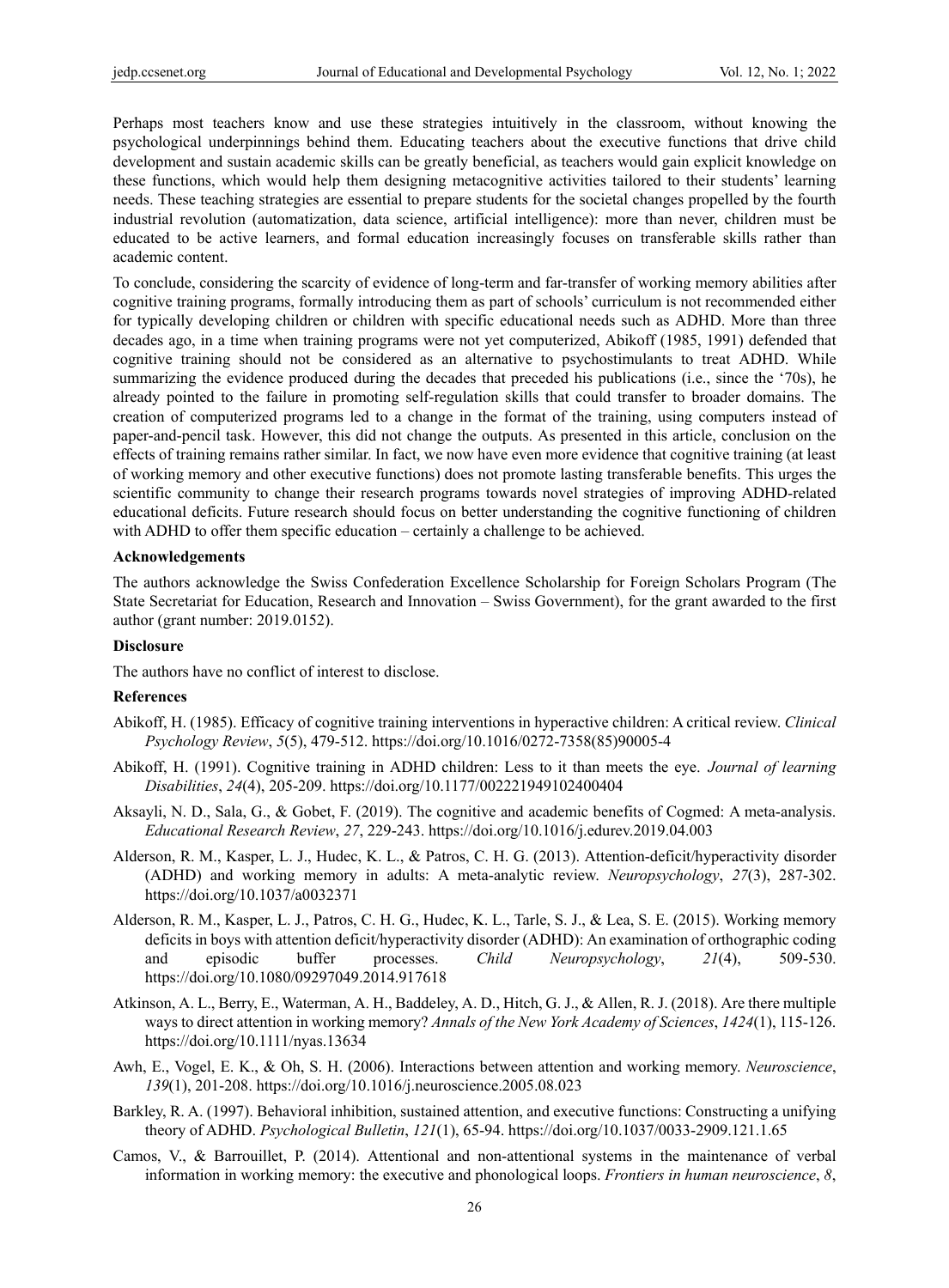900. https://doi.org/10.3389/fnhum.2014.00900

- Capodieci, A., Re, A. M., Fracca, A., Borella, E., & Carretti, B. (2019). The efficacy of a training that combines activities on working memory and metacognition: Transfer and maintenance effects in children with ADHD and typical development. *Journal of clinical and experimental neuropsychology, 41*(10), 1074-1087. https://doi.org/10.1080/13803395.2019.1651827
- Corbin, L., & Camos, V. (2013). L'entrainement de la mémoire de travail et les apprentissages scolaires. *Approche neuropsychologique des apprentissages chez l'enfant*, *123*(25), 113-119.
- Cortese, S., Ferrin, M., Brandeis, D., Buitelaar, J., Daley, D., Dittmann, R. W., ... & Sonuga-Barke, E. J. (2015). Cognitive training for attention-deficit/hyperactivity disorder: Meta-analysis of clinical and neuropsychological outcomes from randomized controlled trials. *Journal of the American Academy of Child and Adolescent Psychiatry*, *54*, 164-174. https://doi.org/10.1016/j.jaac.2014.12.010
- Diamond, A. (2013). Executive functions. *Annual review of psychology*, *64*, 135-168. https://doi.org/10.1146/annurev-psych-113011-143750
- de Oliveira Rosa, V., Moreira-Maia, C. R., Wagner, F., Simioni, A., de Fraga Bassotto, C., Moritz, G. R., Schmitz, M., & Rohde, L. A. P. (2021). Computerized Cognitive Training for ADHD as an Add-On Treatment to Stimulants: A Randomized Clinical Trial. *Journal of Attention Disorders*, *25*(2), 275-285. https://doi.org/10.1177/1087054718816818
- Douglas, V. I. (1972). Stop, look and listen: The problem of sustained attention and impulse control in hyperactive and normal children. *Canadian Journal of Behavioural Science/Revue Canadienne Des Sciences Du Comportement*, *4*(4), 259-282. https://doi.org/10.1037/h0082313
- Fitzpatrick, C., & Pagani, L. S. (2012). Toddler working memory skills predict kindergarten school readiness. *Intelligence*, *40*(2), 205–212. https://doi.org/10.1016/j.intell.2011.11.007
- Fried, R., Abrams, J., Hall, A., Feinberg, L., Pope, A., & Biederman, J. (2017). Does Working Memory Impact Functional Outcomes in Individuals With ADHD: A Qualitative and Comprehensive Literature Review. *Journal of attention disorders*, *23*(13), 1592-1599. https://doi.org/10.1177/1087054717730612
- Forsberg, A., Blume, C. L., & Cowan, N. (2021). The development of metacognitive accuracy in working memory across childhood. *Developmental Psychology*, *57*(8), 1297-1317. https://doi.org/10.1037/dev0001213
- Fyfe, E. R., Byers, C., & Nelson, L. J. (2021). The benefits of a metacognitive lesson on children's understanding of mathematical equivalence, arithmetic, and place value. *Journal of Educational Psychology.* Advance online publication. https://doi.org/10.1037/edu0000715
- Gazzaley, A., & Nobre, A. C. (2012). Top-down modulation: bridging selective attention and working memory. *Trends in cognitive sciences*, *16*(2), 129-135. https://doi.org/10.1016/j.tics.2011.11.014
- Gu, C., Liu, Z.-X., Tannock, R., & Woltering, S. (2018). Neural processing of working memory in adults with ADHD in a visuospatial change detection task with distractors. *PeerJ*, *6*, e5601. https://doi.org/10.7717/peerj.5601
- Holmes, J., Gathercole, S. E., Place, M., Dunning, D. L., Hilton, K. A., & Elliott, J. G. (2009). Working memory deficits can be overcome: Impacts of training and medication on working memory in children with ADHD. *Applied cognitive psychology*, *24*(6), 827-836. https://doi.org/10.1002/acp.1589
- Holmes, J., Hilton, K. A., Place, M., Alloway, T. P., Elliott, J. G., & Gathercole, S. E. (2014). Children with low working memory and children with ADHD: same or different? *Frontiers in Human Neuroscience*, *8*, 976. https://doi.org/10.3389/fnhum.2014.00976
- Jones, J. S., Milton, F., Mostazir, M., & Adlam, A. R. (2020). The academic outcomes of working memory and metacognitive strategy training in children: A double-blind randomized controlled trial. *Developmental Science*, *23*(4). https://doi.org/10.1111/DESC.12870
- Jones, M. R., Katz, B., Buschkuehl, M., Jaeggi, S. M., & Shah, P. (2020). Exploring N-Back cognitive training for children with ADHD. *Journal of attention disorders*, *24*(5), 704-719. https://doi.org/10.1177/1087054718779230
- Kajka, N., & Kulik, A. (2021). The influence of metacognitive strategies on the improvement of reaction inhibition processes in children with ADHD. *International Journal of Environmental Research and Public Health*, *18*(3), 878. https://doi.org/10.3390/ijerph18030878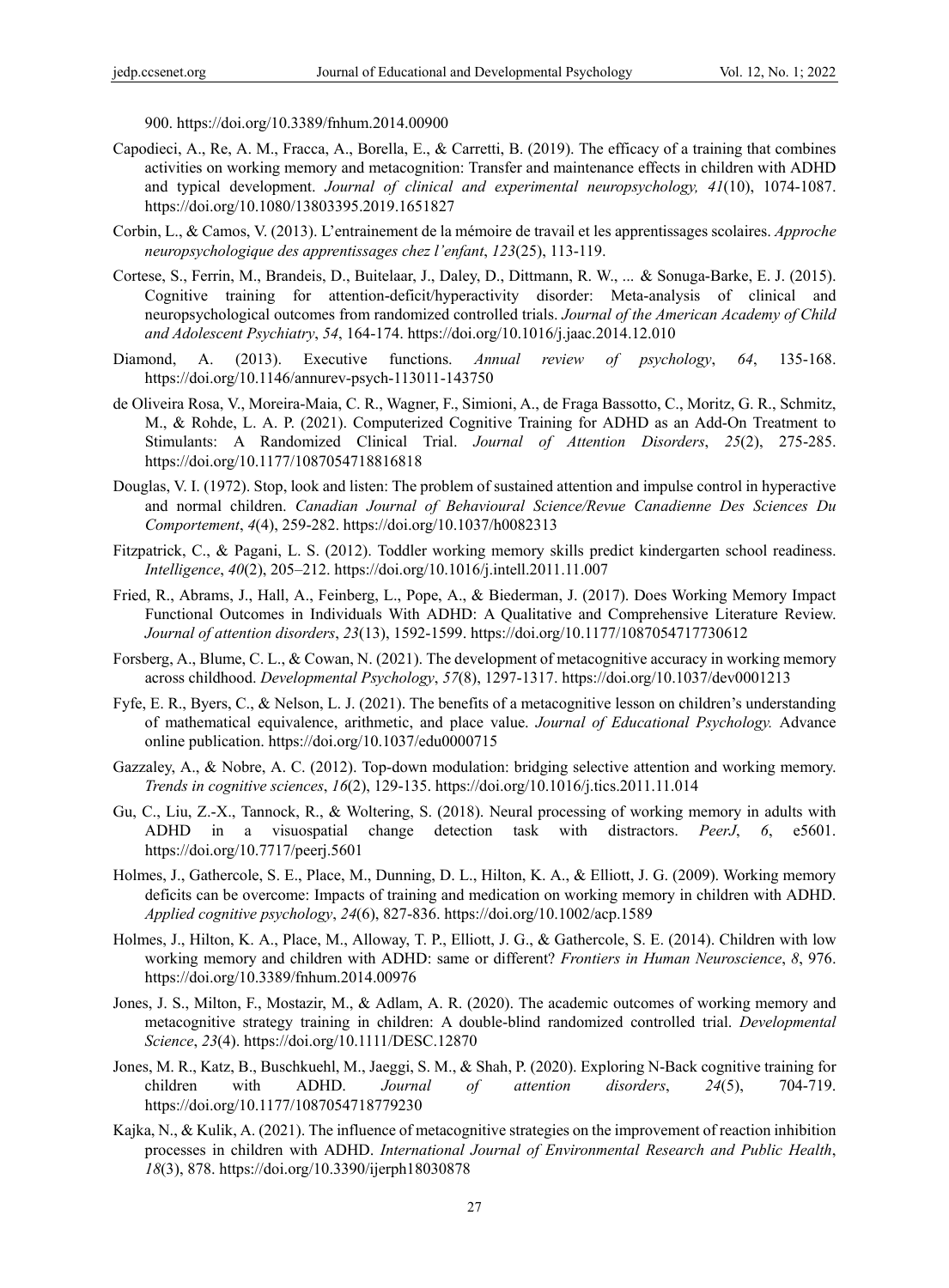- Kasper, L. J., Alderson, R. M., & Hudec, K. L. (2012). Moderators of working memory deficits in children with attention-deficit/hyperactivity disorder (ADHD): A meta-analytic review. *Clinical Psychology Review*, *32*(7), 605-617. htps://doi.org/10.1016/j.cpr.2012.07.001
- Klingberg, T., Fernell, E., Olesen, P. J., Johnson, M., Gustafsson, P., Dahlström, K., Gillberg, C. G., Forssberg, H., & Westerberg, H. (2005). Computerized training of working memory in children with ADHD-a randomized, controlled trial. *Journal of the American Academy of Child and Adolescent Psychiatry*, *44*(2), 177-186. https://doi.org/10.1097/00004583-200502000-00010
- Klingberg, T., Forssberg, H., & Westerberg, H. (2002). Training of working memory in children with ADHD. *Journal of clinical and experimental neuropsychology*, *24*(6), 781-791. https://doi.org/10.1076/jcen.24.6.781.8395
- Klingberg, T. (2010). Training and plasticity of working memory. *Trends in cognitive sciences*, *14*(7), 317-324. https://doi.org/10.1016/j.tics.2010.05.002
- Kofler, M. J., Spiegel, J. A., Austin, K. E., Irwin, L. N., Soto, E. F., & Sarver, D. E. (2018). Are episodic buffer processes intact in ADHD? Experimental evidence and linkage with hyperactive behavior. *Journal of Abnormal Child Psychology*, *46*(6), 1171-1185. https://doi.org/10.1007/s10802-017-0346-x
- Kuhn, J.-T., Ise, E., Raddatz, J., Schwenk, C., & Dobel, C. (2016). Basic numerical processing, calculation, and working memory in children with dyscalculia and/or ADHD symptoms. *Zeitschrift Für Kinder- Und Jugendpsychiatrie Und Psychotherapie*, *44*(5), 365-375. https://doi.org/10.1024/1422-4917/a000450
- Lambez, B., Harwood-Gross, A., Golumbic, E. Z., & Rassovsky, Y. (2020). Non-pharmacological interventions for cognitive difficulties in ADHD: A systematic review and meta-analysis. *Journal of psychiatric research*, *120*, 40-55. https://doi.org/10.1016/j.jpsychires.2019.10.007
- Lu, L., Weber, H. S., Spinath, F. M., & Shi, J. (2011). Predicting school achievement from cognitive and non-cognitive variables in a Chinese sample of elementary school children. *Intelligence*, *39*(2-3), 130-140. https://doi.org/10.1016/j.intell.2011.02.002
- Lucangeli, D., Fastame, M. C., Pedron, M., Porru, A., Duca, V., Hitchcott, P. K., & Penna, M. P. (2019). Metacognition and errors: the impact of self-regulatory trainings in children with specific learning disabilities*. ZDM, 51*(4), 577-585. https://doi.org/10.1007/s11858-019-01044-w
- McCabe, D. P., Roediger, H. L., McDaniel, M. A., Balota, D. A., & Hambrick, D. Z. (2010). The relationship between working memory capacity and executive functioning: evidence for a common executive attention construct. *Neuropsychology*, *24*(2), 222-243. https://doi.org/10.1037/a0017619
- Maehler, C., & Schuchardt, K. (2016). The importance of working memory for school achievement in primary school children with intellectual or learning disabilities. *Research in Developmental Disabilities*, *58*, 1-8. https://doi.org/10.1016/j.ridd.2016.08.007
- Martinussen, R., Hayden, J., Hogg-Johnson, S., & Tannock, R. (2005). A meta-analysis of working memory impairments in children with attention-deficit/hyperactivity disorder. *Journal of the American Academy of Child and Adolescent Psychiatry*, *44*(4), 377-384. https://doi.org/10.1097/01.chi.0000153228.72591.73
- Melby-Lervåg, M., & Hulme, C. (2013). Is working memory training effective? A meta-analytic review. *Developmental psychology*, *49*(2), 270-291. https://doi.org/10.1037/a0028228
- Melby-Lervåg, M., Redick, T. S., & Hulme, C. (2016). Working memory training does not improve performance on measures of intelligence or other measures of "far transfer" evidence from a meta-analytic review. *Perspectives on Psychological Science, 11*(4), 512-534. https://doi.org/10.1177/1745691616635612
- Miller, A. C., Keenan, J. M., Betjemann, R. S., Willcutt, E. G., Pennington, B. F., & Olson, R. K. (2013). Reading comprehension in children with ADHD: Cognitive underpinnings of the centrality deficit. *Journal of Abnormal Child Psychology*, *41*(3), 473-483. https://doi.org/10.1007/s10802-012-9686-8
- Nelwan, M., Vissers, C., & Kroesbergen, E. H. (2018). Coaching positively influences the effects of working memory training on visual working memory as well as mathematical ability. *Neuropsychologia*, *113*, 140-149. https://doi.org/10.1016/j.neuropsychologia.2018.04.002
- Nweze, T., & Nwani, W. (2020). Contributions of Working Memory and Inhibition to Cognitive Flexibility in Nigerian Adolescents. *Developmental neuropsychology 45*(3), 118-128. https://doi.org/10.1080/87565641.2020.1765169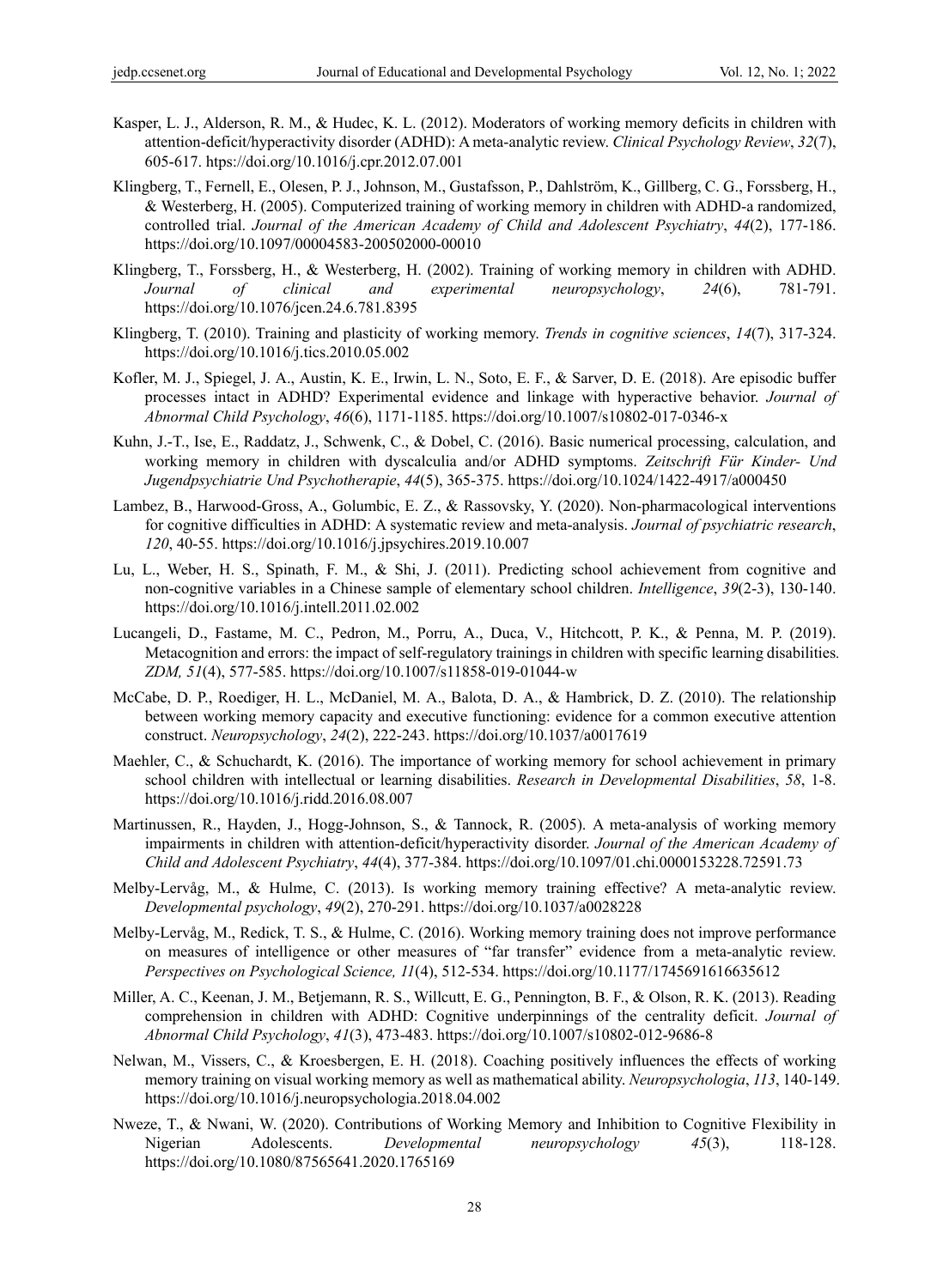- Partanen, P., Jansson, B., Lisspers, J., & Sundin, Ö. (2015). Metacognitive strategy training adds to the effects of working memory training in children with special educational needs. *International Journal of Psychological Studies*, *7*(3), 130-140. https://doi.org/10.5539/ijps.v7n3p130
- Peijnenborgh, J. C. A. W., Hurks, P. M., Aldenkamp, A. P., Vles, J. S. H., & Hendriksen, J. G. M. (2016). Efficacy of working memory training in children and adolescents with learning disabilities: A review study and meta-analysis. *Neuropsychological Rehabilitation*, *26*, 645-672. https://doi.org/10.1080/09602011.2015.1026356
- Rapport, M. D., Alderson, R. M., Kofler, M. J., Sarver, D. E., Bolden, J., & Sims, V. (2008). Working memory deficits in boys with attention-deficit/hyperactivity disorder (ADHD): The contribution of central executive and subsystem processes. *Journal of Abnormal Child Psychology*, *36*(6), 825-837. https://doi.org/10.1007/s10802-008-9215-y
- Sala, G., & Gobet, F. (2017). Working memory training in typically developing children: A meta-analysis of the available evidence. *Developmental Psychology*, *53*(4), 671.
- Sala, G., Aksayli, N. D., Tatlidil, K. S., Tatsumi, T., Gondo, Y., Gobet, F. (2019). Near and far transfer in cognitive training: A second-order meta-analysis. *Collabra: Psychology*, *5*(1). https://doi.org/10.1525/collabra.203
- Sonuga-Barke, E. J. S., Sergeant, J. A., Nigg, J., & Willcutt, E. (2008). Executive dysfunction and delay aversion in attention deficit hyperactivity disorder: nosologic and diagnostic implications. *Child and Adolescent Psychiatric Clinics of North America*, *17*(2), 367-384. https://doi.org/10.1016/j.chc.2007.11.008
- Scionti, N., Cavallero, M., Zogmaister, C., & Marzocchi, G. M. (2020). Is cognitive training effective for improving executive functions in preschoolers? A systematic review and meta-analysis. *Frontiers in psychology*, *10*, 2812. https://doi.org/10.3389/fpsyg.2019.02812
- Schwaighofer, M., Fischer, F., & Bühner, M. (2015). Does working memory training transfer? A meta-analysis including training conditions as moderators. *Educational Psychologist*, *50*(2), 138-166. https://doi.org/10.1080/00461520.2015.1036274
- Thigpen, N., Petro, N. M., Oschwald, J., Oberauer, K., & Keil, A. (2019). Selection of visual objects in perception and working memory one at a time. *Psychological science*, *30*(9), 1259-1272. https://doi.org/10.1177/0956797619854067
- Tosto, M. G., Momi, S. K., Asherson, P., & Malki, K. (2015). A systematic review of attention deficit hyperactivity disorder (ADHD) and mathematical ability: current findings and future implications. *BMC medicine*, *13*, 204. https://doi.org/10.1186/s12916-015-0414-4
- Tucha, L., Fuermaier, A. B. M., Koerts, J., Buggenthin, R., Aschenbrenner, S., Weisbrod, M., Thome, J., Lange, K. W., & Tucha, O. (2017). Sustained attention in adult ADHD: time-on-task effects of various measures of attention. *Journal of Neural Transmission*, *124*(1), 39-53. https://doi.org/10.1007/s00702-015-1426-0
- van der Donk, M., Hiemstra-Beernink, A.-C., Tjeenk-Kalff, A., van der Leij, A., & Lindauer, R. (2015). Cognitive training for children with ADHD: a randomized controlled trial of cogmed working memory training and 'paying attention in class.' *Frontiers in Psychology*, *6*, 1081. https://doi.org/10.3389/fpsyg.2015.01081
- van der Donk, M. L., van Viersen, S., Hiemstra-Beernink, A. C., Tjeenk-Kalff, A. C., van der Leij, A., & Lindauer, R. J. (2017). Individual differences in training gains and transfer measures: An investigation of training curves in children with attention‐deficit/hyperactivity disorder. *Applied Cognitive Psychology, 31*(3), 302-314. https://doi.org/10.1002/acp.3327
- Vergauwe, E., & Cowan, N. (2015). Attending to items in working memory: evidence that refreshing and memory search are closely related. *Psychonomic Bulletin & Review*, *22*(4), 1001-1006. https://doi.org/10.3758/s13423-014-0755-6
- Wiest, D. J., Wong, E. H., Bacon, J. M., Rosales, K. P., & Wiest, G. M. (2020). The effectiveness of computerized cognitive training on working memory in a school setting. *Applied Cognitive Psychology*, *34*(2), 465-471. https://doi.org/10.1002/acp.3634
- Zendarski, N., Sciberras, E., Mensah, F., & Hiscock, H. (2017). Academic achievement and risk factors for adolescents with attention-deficit hyperactivity disorder in middle school and early high school. *Journal of Developmental and Behavioral Pediatrics*, *38*(6), 358-368. https://doi.org/10.1097/DBP.0000000000000460